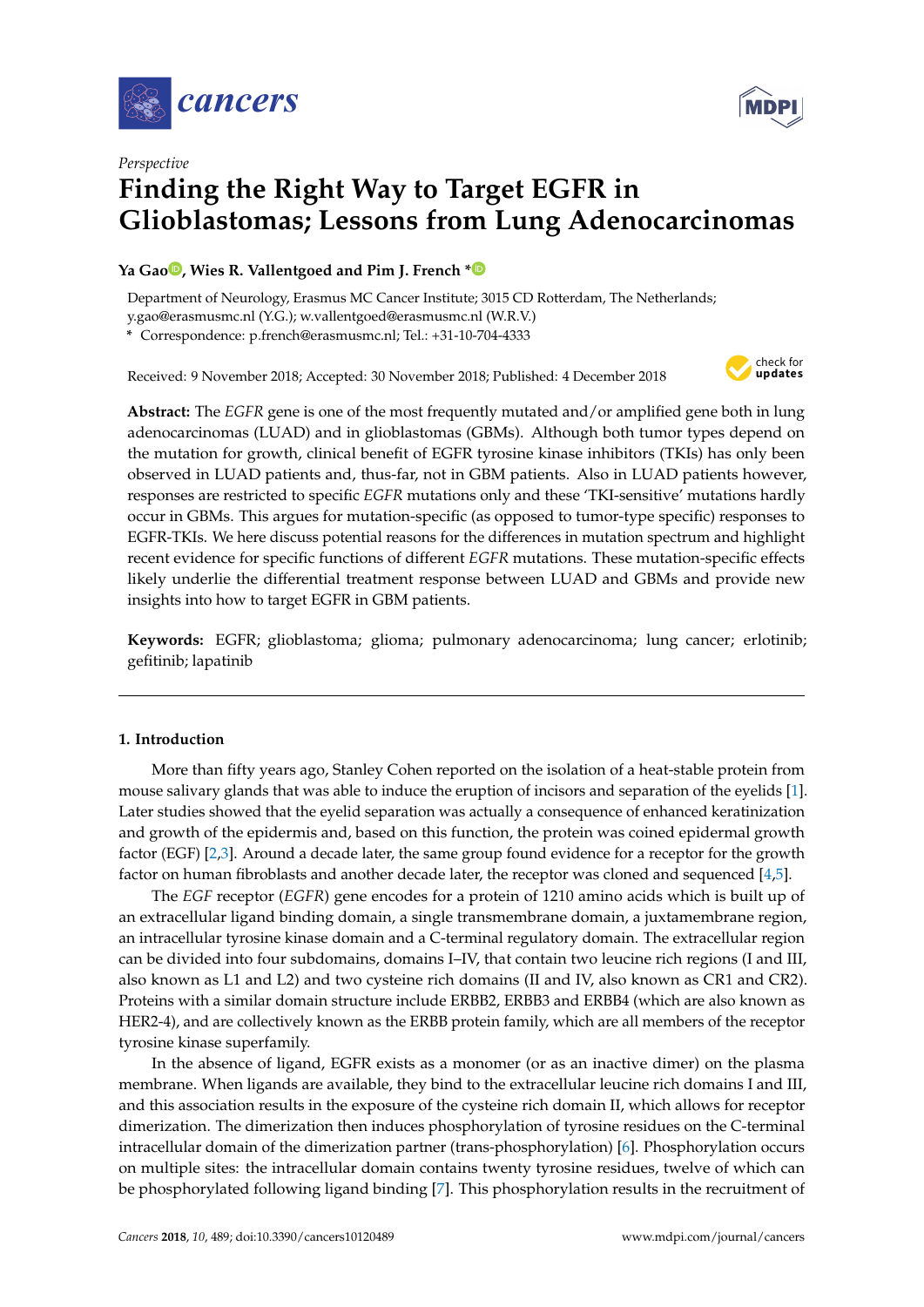specific adaptor proteins and subsequent activation of signal transduction cascades. These cascades include the RAS-RAF-MEK-ERK, PI3kinase-AKT-mTOR, SRC, JNK, PLC-γ-PKC and STAT pathways and ultimately result in cellular proliferation, migration and survival [\[8](#page-5-7)[,9\]](#page-5-8).

Although the EGF receptor (EGFR) was identified based on its affinity for EGF, later studies showed it can be also activated by six other, related- ligands: heparin-binding EGF-like growth factor (HB-EGF), amphiregulin, epiregulin, epigen, betacellulin and transforming growth factor-alpha (TGF- $\alpha$ ) [\[10\]](#page-5-9). EGF, TGF- $\alpha$ , HB-EGF and betacellulin are the ligands that bind with high affinity to EGFR; amphiregulin, epiregulin and epigen bind with 10–100 fold less affinity. Each ligand can induce quantitative differences in responses, but can also elicit ligand-specific responses [\[10,](#page-5-9)[11\]](#page-6-0).

### **2.** *EGFR* **Mutations in LUAD and Gliomas**

Cancer is caused by the accumulation of acquired genetic changes in oncogenes and tumor suppressor genes. The epidermal growth factor receptor (*EGFR*) gene is a key oncogene that is mutated in many tumors including lung adenocarcinomas (LUAD) and glioblastomas (GBM). In LUAD, around 90% of all *EGFR* mutations comprise of either short in-frame deletions in exon 19 (in particular around residues 747–750) or the *L858R* missense mutation in exon 21 [\[12](#page-6-1)[,13\]](#page-6-2). Other, less common mutations in LUAD include *G719X* missense mutations (~3%) and in-frame insertions in exon 20 (~3%) [\[14\]](#page-6-3). All these mutations result in increased and continuous EGFR phosphorylation and activation [\[15](#page-6-4)[,16\]](#page-6-5).

In GBMs, the initial driving event is thought to be high copy number amplification of the *EGFR* gene, present in tumor cells as double minutes (extrachromosomal circular DNA fragments) with levels ranging from >5 to more than 100 copies per cell [\[17\]](#page-6-6). These double minutes likely increase the copy number (and RNA expression) of the oncogene more effectively compared to chromosomal amplification. Double minutes are unevenly distributed across the two daughter cells during cell division which enhances tumor heterogeneity and plasticity [\[17\]](#page-6-6). Amplification of the *EGFR* gene is followed by the acquisition of a plethora of mutations that include intragenic deletions, point mutations and gene-fusions [\[18\]](#page-6-7). Multiple *EGFR* mutations may be present within the same tumor which also contributes to tumor heterogeneity [\[19\]](#page-6-8). The most common *EGFR* mutation in GBM is the in-frame deletion of exon 2–7, coined *EGFRvIII* and occurs in ~50% of all *EGFR*-amplified GBM cases. EGFRvIII has impaired ligand binding and is constitutively active, though its activity is only ~10% of endogenous EGFR signaling [\[20\]](#page-6-9). Missense mutations that are commonly found in GBM are often located on the extracellular domain and include A289X, G598X and R108K mutations. These mutations also result in a constitutively active protein and increase the tumorigenic potential of cells [\[19\]](#page-6-8).

Both in lung cancer and in GBMs, *EGFR* mutations are driver mutations and the tumors remain dependent on this oncogene for growth [\[21](#page-6-10)[–24\]](#page-6-11). Despite the similarities in activity, the most prominent mutations in LUAD, exon-19 deletions and L858R, have, to date, never been identified in GBMs and the most common mutation in GBMs, EGFRvIII, has never been identified in LUAD. This indicates that each tumor type has an almost (see below), unique mutation spectrum [\[14](#page-6-3)[,20\]](#page-6-9).

## **3. Clinical Activity of EGFR-TKIs in LUAD, But Not GBM Patients**

It is well known that EGFR-TKIs provide remarkable survival benefit to patients with *EGFR*-mutated LUAD. These benefits were initially discovered by research on clinical trials that examined the efficacy of EGFR-TKIs in LUAD patients, in which antitumor activity and an increase in survival was observed in patients who failed on prior chemotherapy [\[25](#page-6-12)[,26\]](#page-6-13): translational research showed that the clinical responses were correlated to mutations in *EGFR* [\[27](#page-6-14)[,28\]](#page-6-15). Landmark studies such as the IPASS study showed that gefitinib improved the 12 months progression free survival in advanced, previously untreated pulmonary adenocarcinoma patients, but only in those patients where activating mutations in the *EGFR* gene were identified. Similar improvements were observed in *EGFR*-mutated, metastatic non-small cell lung cancer patients [\[29](#page-7-0)[,30\]](#page-7-1). A phase III study that included only *EGFR*-mutated lung cancer patients confirmed these observations [\[29\]](#page-7-0).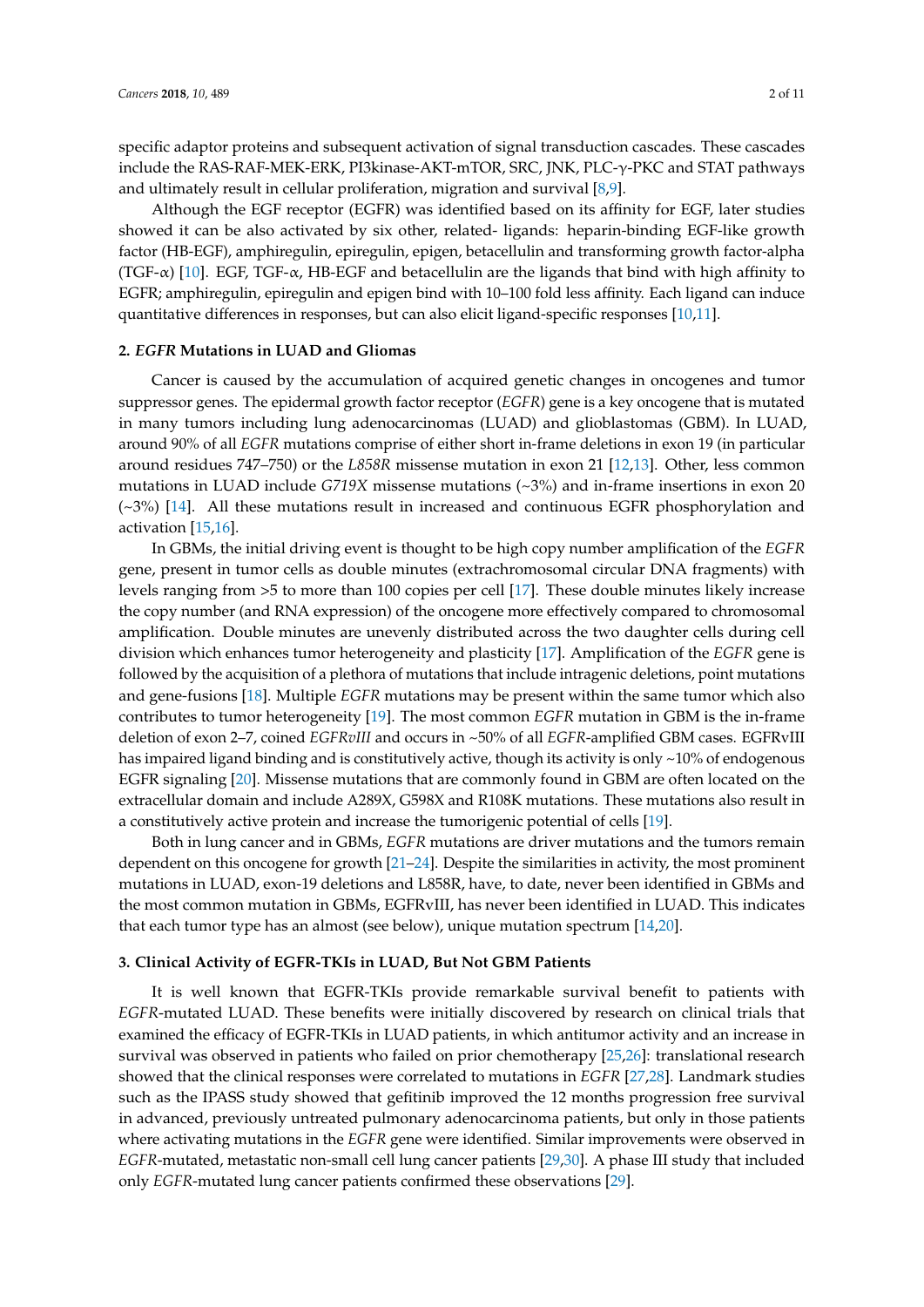Because of the clinical responses observed in *EGFR*-mutated LUAD patients, and because of the high frequency of *EGFR* mutations in GBMs, it was logical to test the clinical efficacy of EGFR-TKIs in GBM patients. Although several such trials have been conducted (Table [1\)](#page-2-0), thus-far none of these demonstrated a clear clinical benefit of the inhibitors, despite inhibitors showing target inhibition on the various EGFR mutations in preclinical models [\[19\]](#page-6-8). For example, two studies conducted in primary gliomas showed no additional clinical benefit of adding gefitinib after radiotherapy [\[31,](#page-7-2)[32\]](#page-7-3). Similar disappointing data were obtained in two studies on recurrent gliomas where single agent erlotinib did not improve the 6 months progression-free survival [\[33,](#page-7-4)[34\]](#page-7-5).

<span id="page-2-0"></span>

| Drug              | Phase        | <b>Clinical Trial ID</b> | Comparator          | Histology  | $\boldsymbol{n}$ | Ref.   |
|-------------------|--------------|--------------------------|---------------------|------------|------------------|--------|
| $Erl + TMZ/RT$    | I/II         | NCT00039494              | single arm          | <b>GBM</b> | 97               | $[35]$ |
| $Erl + Bev$       | $_{\rm II}$  | NCT00671970              | single arm          | GBM, AG    | 57               | [36]   |
| $Erl + Soraf$     | $\rm II$     | NCT00445588              | single arm          | rGBM       | 56               | $[37]$ |
| $Erl + Bev + TMZ$ | $\mathbf{I}$ | NCT00525525              | single arm          | GBM, GSC   | 74               | [38]   |
| $Erl + TMZ$       | $\mathbf{I}$ | NCT00187486              | single arm          | GBM, GLS   | 65               | [39]   |
| Erl               | I/II         | NCT00301418              | single arm          | GBM, AA    | 11               | [40]   |
| Erl + Sirol       | $_{\rm II}$  | NCT00672243              | single arm          | rGBM       | 32               | [41]   |
| $Erl + Sirol$     | I/II         | NCT00112736              | single arm          | rGlioma    | 69               | $[42]$ |
| Erl               | $\mathbf{I}$ | NCT00250887              | TMZ/BCNU            | rGBM       | 110              | [34]   |
| Gef               | $\Pi$        | NCT00250887              | single arm          | rGBM       | 22               | [43]   |
| Gef + Cedir       | $\mathbf{I}$ | NCT01310855              | Cedir               | rGBM       | 38               | [44]   |
| Gef               | $_{\rm II}$  | NCT00016991              | Single arm          | rGBM       | 57               | $[45]$ |
| Lap               | I/II         | NCT00099060              | single arm          | rGBM       | 17               | $[46]$ |
| Afa               | I/II         | NCT00727506              | TMZ/afa, TMZ        | rGBM       | 119              | $[47]$ |
| Dac               | $\mathbf{I}$ | NCT01520870              | single arm          | rGBM       | 49               | [48]   |
| Sun               | $_{\rm II}$  | NCT00923117              | Bev naïve/resistant | <b>GBM</b> | 72               | [49]   |

**Table 1.** clinical trials of EGFR-TKIs in gliomas.

rGBM: recurrent or progressive GBM; AG: anaplastic glioma, rGlioma: recurrent glioma; GLS: gliosarcoma; AA: anaplastic astrocytoma. Erl: erlotinib; TMZ: temozolomide; RT: radiotherapy; soraf: sorafenib; sirol: temsirolimus; cedir: cediranib; bev: bevacizumab; lap: lapatinib; afa: afatinib; Dac: dacomitinib; Sun: sunitinib.

There are several possibilities why those trials failed to improve on their primary endpoint. First of all, the trials may not have included the right patient population. While this seems trivial, trials testing EGFR-TKIs selected patients based on histological criteria and did not select for *EGFR*-mutated tumors [\[31,](#page-7-2)[33,](#page-7-4)[43,](#page-7-14)[45](#page-8-1)[,50\]](#page-8-6). However, the frequency of *EGFR* amplification and mutations are sufficiently high in GBM patients (estimated to be ~50% of all GBMs) to show some signal of efficacy. Moreover, translational research on the material from these trials also failed to show clinical improvement in the samples that had *EGFR*-mutations [\[31,](#page-7-2)[34,](#page-7-5)[51,](#page-8-7)[52\]](#page-8-8). A second possibility for trial failure is that the concentration of drug does not reach sufficiently high concentrations in the tumor, for example by lack of penetration through the blood brain barrier. Indeed, intratumoral drug concentrations for erlotinib were much lower of that in plasma and erlotinib did not affect intratumoral EGFR signaling [\[33\]](#page-7-4). In contrast, a phase II trial in which the intratumoral levels of gefitinib was measured in 22 patients showed concentrations sufficiently high to inhibit the phosphorylation of EGFR [\[43\]](#page-7-14).

A third option for therapy refractoriness of GBMs to EGFR-TKIs is that these tumors no longer depend on the oncogene for growth. However, biological experiments conducted in mice and using primary patient cell lines showed that these tumors do remain dependent on EGFR and therefore do not explain why GBMs do not respond to EGFR-TKIs [\[21](#page-6-10)[,22\]](#page-6-16). It is possible that GBMs have an innate resistance to EGFR-TKIs, such as the upregulation (or coactivation) of PDGFRA and cMET [\[53\]](#page-8-9). Such an innate resistance has been identified in colon carcinomas where inhibition of one tyrosine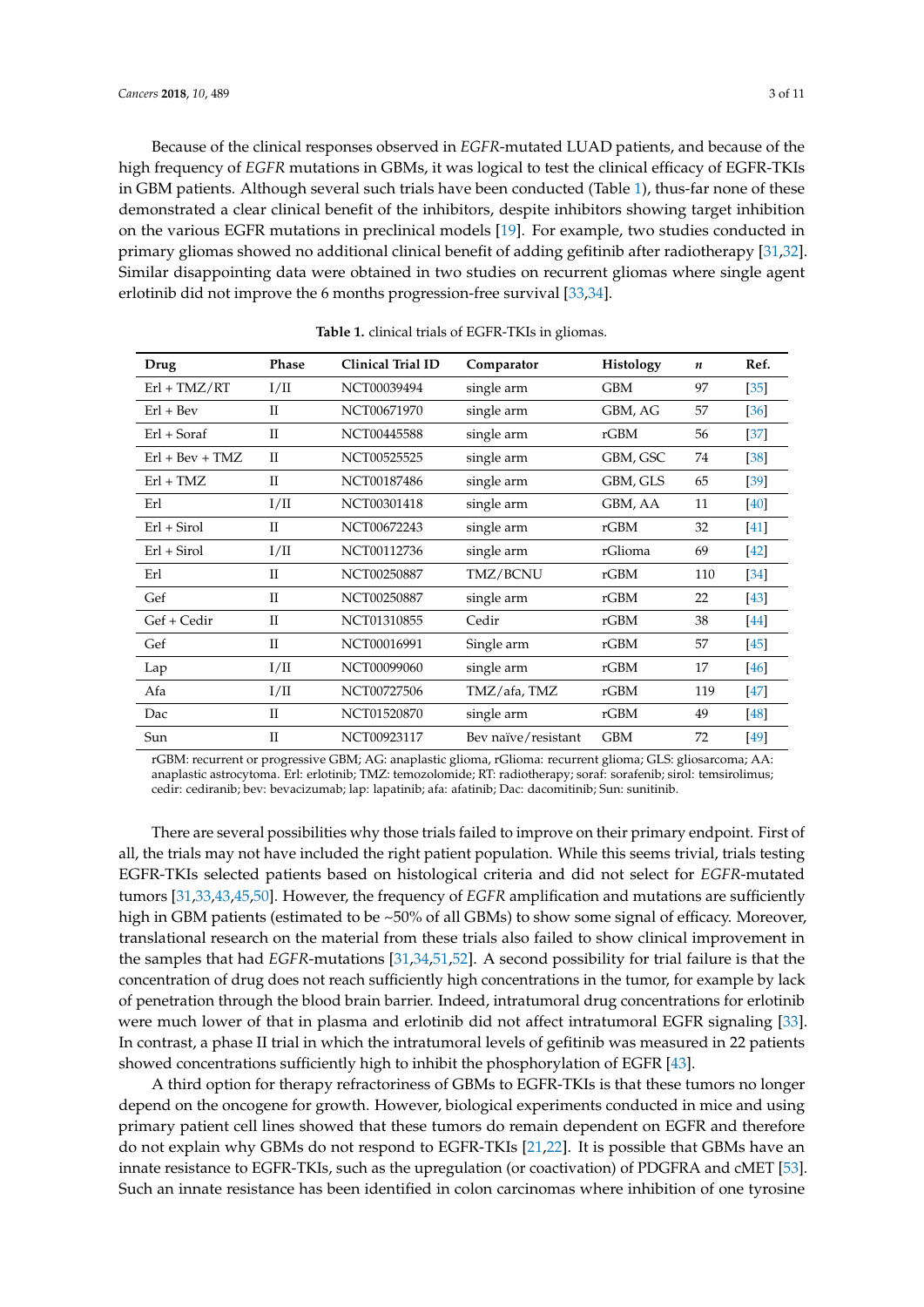kinase (BRAF) is bypassed by the activation of another (EGFR) [\[54\]](#page-8-10). Alternatively, perturbation of downstream pathways such as PTEN deletion may also confer resistance to EGFR TKIs [\[40\]](#page-7-11). It remains however to be determined if, and if so which-, changes (genetic or epi-genetic) underlie the therapy refractoriness of GBMs.

The dynamics of *EGFR* mutations can also play a role in treatment resistance of GBMs. Since *EGFR* is present as double minutes, cell division can result in the asymmetric distribution of *EGFR* copynumber and variants, and thus in rapid selection of potentially resistant clones [\[17\]](#page-6-6). An example of dynamics is the expression of *EGFRvIII* which can be restricted to certain regions of the tumor only and can change over time [\[55–](#page-8-11)[57\]](#page-8-12). Our unpublished observations show that temporal dynamics is not restricted to *EGFRvIII* but also true for other *EGFR* mutations. If only one of those mutations is resistant to the TKI, the dynamics of double minutes likely results in a rapidly acquired resistance to EGFR-TKIs.

# **4. Different Mutations Activate Different Pathways and May Explain Refractoriness to EGFR-TKIs**

On the functional level, several lines of evidence suggest that different mutations in *EGFR* activate unique signal transduction pathways. For example, EGFRvIII and EGFRwt have differential activation of the JNK, STAT and MAPK signaling pathways and induce the expression of a unique set of genes [\[58–](#page-8-13)[62\]](#page-9-0). We have also demonstrated that EGFRwt, EGFRL858R and EGFRvIII each bind to a unique set of proteins and activate different molecular pathways [\[63\]](#page-9-1). If mutation-specific pathways active in GBMs are independent of EGFR phosphorylation, they explain why GBMs do not respond to EGFR-TKIs. For example, EGFR contains a functional nuclear localization signal and has been found present at high levels in the nucleus where it associates with the promoter of cell proliferation genes [\[64](#page-9-2)[,65\]](#page-9-3). However, the nuclear accumulation is mutation dependent: mutations found in GBMs (e.g., EGFRvIII) accumulate in the nucleus whereas LUAD-specific mutations such as EGFR L858R do not [\[66–](#page-9-4)[68\]](#page-9-5). Other studies have shown that the nuclear accumulation is independent of EGFR inhibitors [\[65,](#page-9-3)[69\]](#page-9-6). It is therefore possible that activation of mutation-specific and TKI-independent pathways contribute to the lack of response to EGFR-TKIs. Which pathways are differentially activated and whether (co-) targeting these pathways will ultimately benefit GBM patients remains to be determined.

However, one argument against activation of mutation-specific pathway activation is the observation that some mutations have been found in both tumor types. Yes, the type of mutations vastly differs between LUAD and GBMs: exon 19 deletions or the *EGFR L858R* point mutations have never been found in GBMs and *EGFRvIII* is not present in LUAD [\[18,](#page-6-7)[20\]](#page-6-9). Sporadically however, exon 20 mutations, though rare in LUAD, have also been found in GBM patients [\[18\]](#page-6-7). Indeed, in a recent sequencing effort of ~200 GBM samples performed by our group, we identified two patients with mutations near identical to those found in LUAD (p.H773\_V774insAH and p.H773dup) (Figure [1\)](#page-4-0). Conversely, sporadic R108K, A289A/T and G598V mutations that are common in GBMs have been identified in LUAD (Figure [1\)](#page-4-0) [\[70](#page-9-7)[–72\]](#page-9-8). This overlap in mutational spectrum, though rare, may suggest that LUAD and GBMs are unlikely to activate mutation-specific pathways. However, since multiple mutations accumulate in the *EGFR* gene in GBMs, other activating mutations may confer potential mutation-specific effects.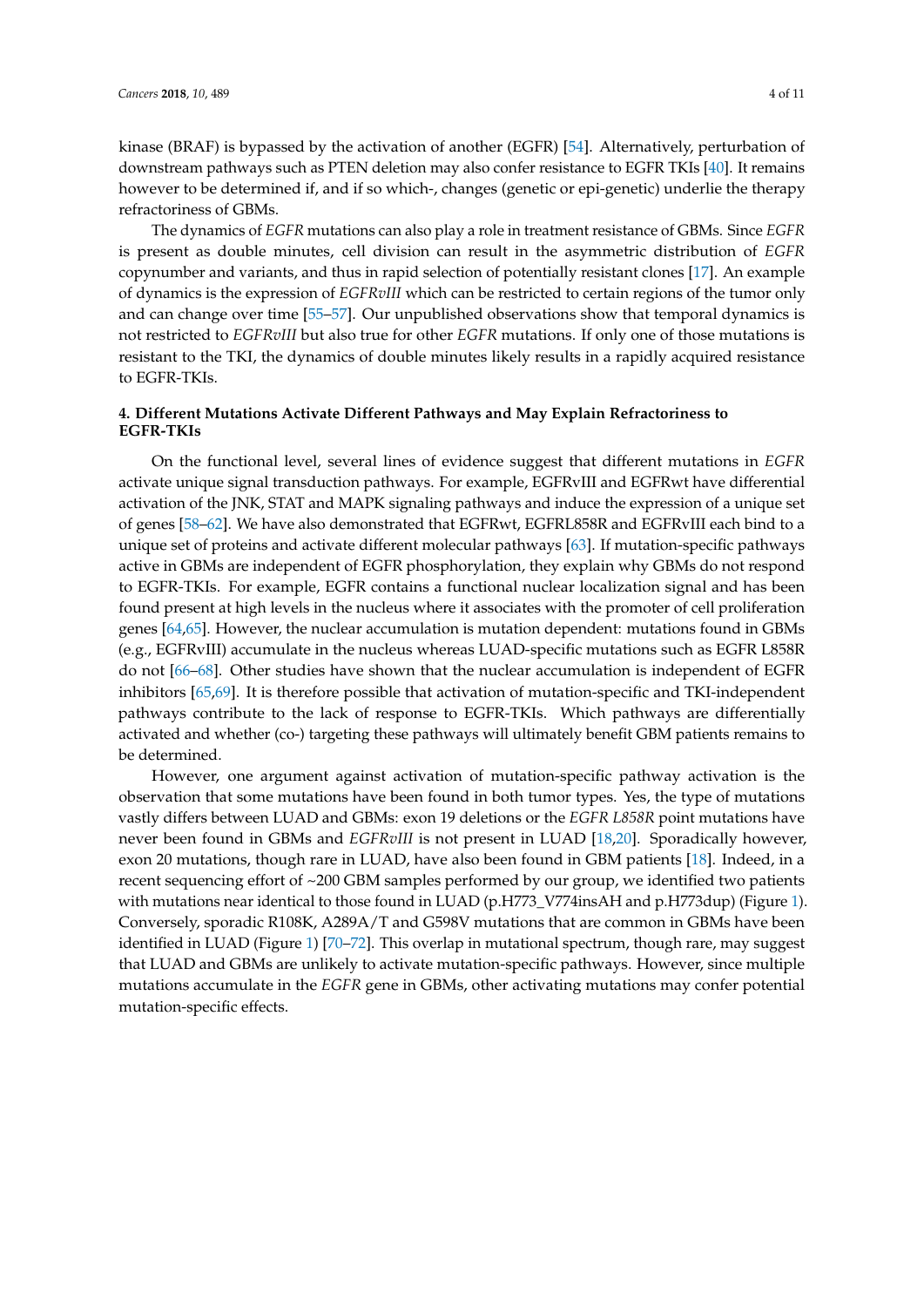<span id="page-4-0"></span>

**Figure 1.** Mutations common to LUAD are sporadically identified in GBMs and vice versa. Each dot **Figure 1.** Mutations common to LUAD are sporadically identified in GBMs and vice versa. Each dot reflects a single sample identified with the specific mutation. Domains of EGFR are highlighted in reflects a single sample identified with the specific mutation. Domains of EGFR are highlighted in color. PK: protein kinase; GF: growth factor; rec: receptor. The transmembrane is localized around amino amino acids 622–644. acids 622–644.

#### 5. Lessons from LUAD: Not all LUAD Respond to EGFR-TKIs and Not All TKIs are Effective<br>**in LUAD** although several EGFR-TKIs (erlotinib, gefitinib, gefitinib, afatinib, dacomitinib, dacomitinib, dacomitinib, **in LUAD**

Mutations that show response to EGFR-TKIs in LUAD have sporadically been identified in other tumor types. In various tumors harboring 'classical' exon 19 deletions or the L858R point mutation, EGFR-TKIs have shown clinical responses [\[73–](#page-9-9)[75\]](#page-9-10). Such responses have also been documented for the less common, but responsive, G719X mutations, also in different tumor types [\[76,](#page-9-11)[77\]](#page-9-12). The fact that sensitive mutations in LUAD appear also sensitive to TKIs in other tumor types indicates that response to EGFR-TKIs is not specific to the type of tumor, but is specific for the mutation present. This can have important consequences for GBM patients, as sporadic G719X mutations have been identified  $(Figure 1)$  [\[72,](#page-9-8)[78\]](#page-9-13).

This mutation-specific response is also conversely observed in LUAD patients: while the most common mutations in LUAD are sensitive to EGFR-TKIs, LUAD patients harboring exon 20 mutations are largely insensitive [\[79](#page-10-0)[,80\]](#page-10-1). This lack of responsiveness was also observed with these mutations in various preclinical model systems [\[81](#page-10-2)[,82\]](#page-10-3). Although rare, they comprise of ~3% of all *EGFR* mutations in LUAD and are considered to be activating mutations. Interestingly, and despite the lack of a clinical response, addition of TKIs does result in EGFR dephosphorylation in preclinical model systems [\[83](#page-10-4)[,84\]](#page-10-5). The observation that not all *EGFR*-mutated LUAD respond to EGFR-TKIs indicate that response is limited to a defined set of mutations only.  $\blacksquare$ 

Apart from the mutation-specificity of the response, there also is evidence for drug-specificity: although several EGFR-TKIs (erlotinib, gefitinib, afatinib, dacomitinib and osimertinib) have provided clinical benefit to *EGFR*-mutated LUAD patients, a phase II study on lapatinib did not show any signs of clinical activity [\[85\]](#page-10-6). This lack of clinical activity is surprising as lapatinib, similar to the other listed TKIs, is a highly potent inhibitor of EGFR phosphorylation. Erlotinib and gefitinib were the first to be developed and are both reversible inhibitors. Afatinib and dacomitinib are second generation irreversible inhibitors and osimertinib is a third generation inhibitor that also inhibits EGFR containing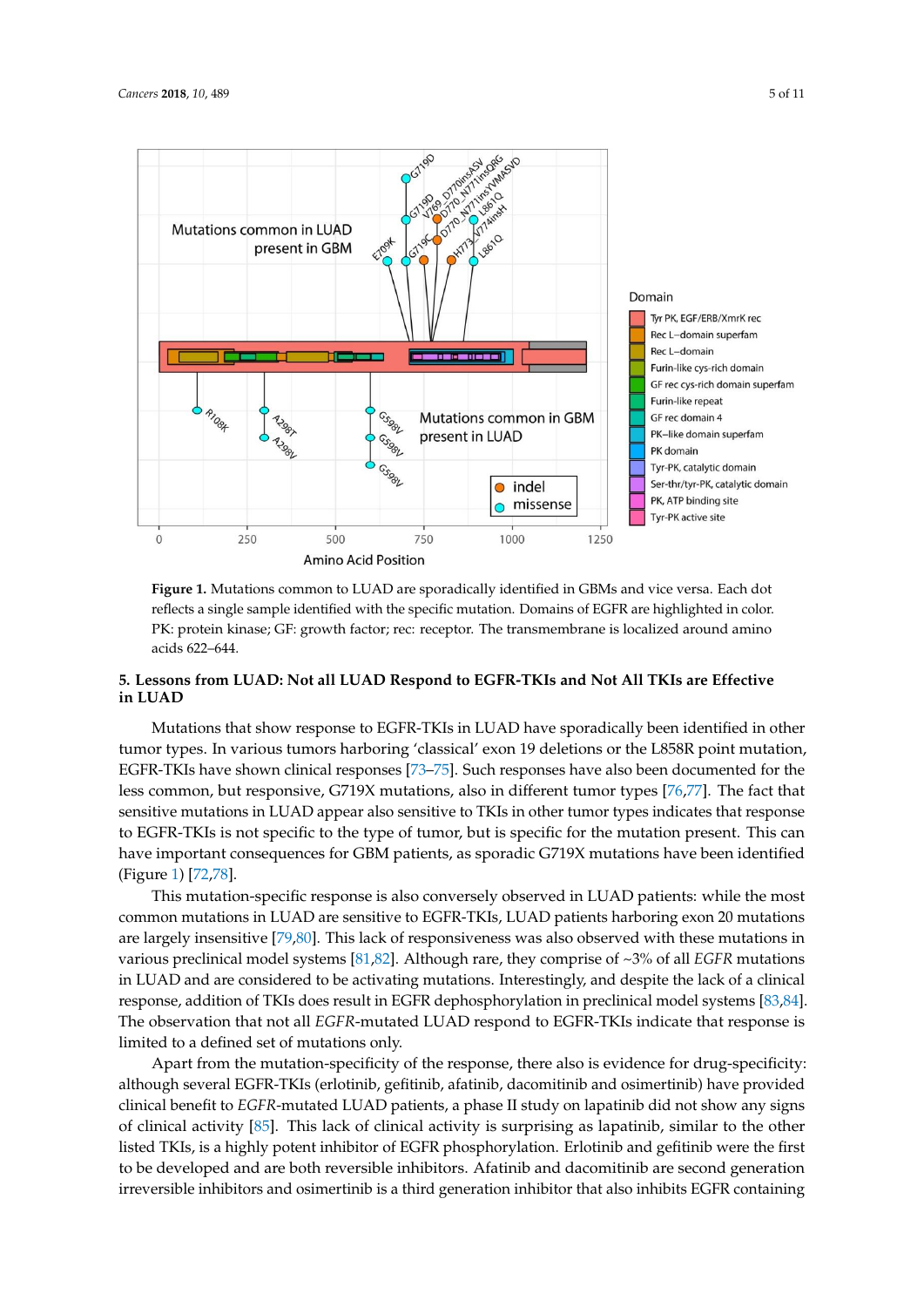the T790M resistance mutation. Although all inhibitors inhibit EGFR phosphorylation, each drug has its own unique binding pocket, kinetics and properties (see e.g., [\[86\]](#page-10-7)). Of note in this is that drugs like erlotinib associate with the active conformation while lapatinib traps the protein in an inactive conformation [\[87](#page-10-8)[–89\]](#page-10-9). Perhaps this drug-specific conformational association underlies the marked difference in treatment response.

Nevertheless, the lack of clinical activity to lapatinib indicates that response to EGFR-TKIs is specific to the drug that was used. If so, response to inhibitors is a highly specific event, in which only specific mutations (exon 19 deletions, L858R and G719X missense mutations), and in the context of specific drugs only provide clinical benefit. The absence of either will result in clinical inactivity. Importantly, this would mean a shift in research paradigms from understanding why certain tumors do not respond to research into why only specific mutations do respond. Understanding why tumors respond will then lead to better design of novel targeted treatments.

#### **6. Conclusions**

Only specific mutations in EGFR respond to treatment, and this response seems independent of the type of tumor. Conversely, activating mutations with lack of clinical response to EGFR-TKIs, such as those found in GBMs, also do not respond to treatment in LUAD patients. Treatment response therefore is not tumor-type dependent, but mutation dependent. Moreover, only specific drugs seem to provide clinical benefit, despite showing similar target inhibition. Response to inhibitors therefore appears to be a highly specific event: only specific mutations in the context of specific drugs provide clinical benefit. The absence of either will result in clinical inactivity. The specificity of response warrants further investigation into its mechanisms as understanding why tumors respond will lead to better design of novel targeted treatments.

**Author Contributions:** Conceptualization: Y.G. and P.J.F.; Writing-Original Draft Preparation: P.J.F.; Writing-Review and Editing: Y.G., W.R.V. and P.J.F.; Funding Acquisition: P.J.F.

**Funding:** This work was funded by the Dutch Cancer Foundation, KWF kankerbestrijding, grant numbers 11125 and 11026. P.J.F. received grant support from AbbVie.

**Conflicts of Interest:** The authors declare no conflict of interest.

### **References**

- <span id="page-5-0"></span>1. Cohen, S. Isolation of a mouse submaxillary gland protein accelerating incisor eruption and eyelid opening in the new-born animal. *J. Biol. Chem.* **1962**, *237*, 1555–1562. [\[PubMed\]](http://www.ncbi.nlm.nih.gov/pubmed/13880319)
- <span id="page-5-1"></span>2. Cohen, S.; Elliott, G.A. The stimulation of epidermal keratinization by a protein isolated from the submaxillary gland of the mouse. *J. Investig. Dermatol.* **1963**, *40*, 1–5. [\[CrossRef\]](http://dx.doi.org/10.1038/jid.1963.1) [\[PubMed\]](http://www.ncbi.nlm.nih.gov/pubmed/14022091)
- <span id="page-5-2"></span>3. Cohen, S. The stimulation of epidermal proliferation by a specific protein (EGF). *Dev. Biol.* **1965**, *12*, 394–407. [\[CrossRef\]](http://dx.doi.org/10.1016/0012-1606(65)90005-9)
- <span id="page-5-3"></span>4. Carpenter, G.; Lembach, K.J.; Morrison, M.M.; Cohen, S. Characterization of the binding of 125-I-labeled epidermal growth factor to human fibroblasts. *J. Biol. Chem.* **1975**, *250*, 4297–4304. [\[PubMed\]](http://www.ncbi.nlm.nih.gov/pubmed/1126952)
- <span id="page-5-4"></span>5. Ullrich, A.; Coussens, L.; Hayflick, J.S.; Dull, T.J.; Gray, A.; Tam, A.W.; Lee, J.; Yarden, Y.; Libermann, T.A.; Schlessinger, J.; et al. Human epidermal growth factor receptor cDNA sequence and aberrant expression of the amplified gene in A431 epidermoid carcinoma cells. *Nature* **1984**, *309*, 418–425. [\[CrossRef\]](http://dx.doi.org/10.1038/309418a0) [\[PubMed\]](http://www.ncbi.nlm.nih.gov/pubmed/6328312)
- <span id="page-5-5"></span>6. Ferguson, K.M. Structure-based view of epidermal growth factor receptor regulation. *Annu. Rev. Biophys.* **2008**, *37*, 353–373. [\[CrossRef\]](http://dx.doi.org/10.1146/annurev.biophys.37.032807.125829) [\[PubMed\]](http://www.ncbi.nlm.nih.gov/pubmed/18573086)
- <span id="page-5-6"></span>7. Maruyama, I.N. Mechanisms of activation of receptor tyrosine kinases: Monomers or dimers. *Cells* **2014**, *3*, 304–330. [\[CrossRef\]](http://dx.doi.org/10.3390/cells3020304) [\[PubMed\]](http://www.ncbi.nlm.nih.gov/pubmed/24758840)
- <span id="page-5-7"></span>8. Weinberg, R.A. *The Biology of Cancer*, 2nd ed.; Ww Norton & Co.: New York, NY, USA, 2013.
- <span id="page-5-8"></span>9. Wee, P.; Wang, Z. Epidermal Growth Factor Receptor Cell Proliferation Signaling Pathways. *Cancers (Basel)* **2017**, *9*. [\[CrossRef\]](http://dx.doi.org/10.3390/cancers9050052)
- <span id="page-5-9"></span>10. Singh, B.; Carpenter, G.; Coffey, R.J. EGF receptor ligands: Recent advances. *F1000Research* **2016**, *5*. [\[CrossRef\]](http://dx.doi.org/10.12688/f1000research.9025.1)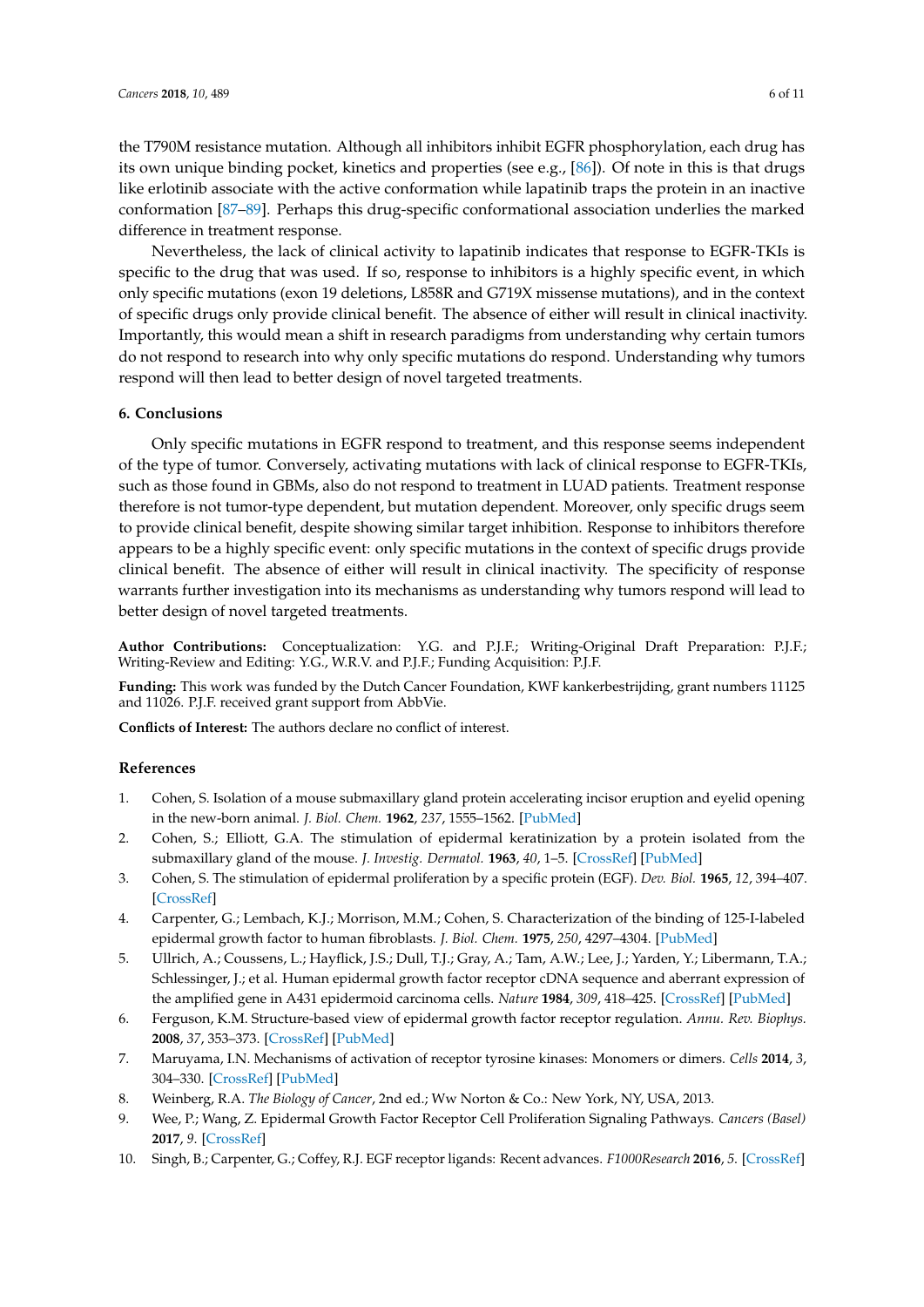- <span id="page-6-0"></span>11. Wilson, K.J.; Gilmore, J.L.; Foley, J.; Lemmon, M.A.; Riese, D.J., 2nd. Functional selectivity of EGF family peptide growth factors: Implications for cancer. *Pharmacol. Ther.* **2009**, *122*, 1–8. [\[CrossRef\]](http://dx.doi.org/10.1016/j.pharmthera.2008.11.008)
- <span id="page-6-1"></span>12. Campbell, J.D.; Alexandrov, A.; Kim, J.; Wala, J.; Berger, A.H.; Pedamallu, C.S.; Shukla, S.A.; Guo, G.; Brooks, A.N.; Murray, B.A.; et al. Distinct patterns of somatic genome alterations in lung adenocarcinomas and squamous cell carcinomas. *Nat. Genet.* **2016**, *48*, 607–616. [\[CrossRef\]](http://dx.doi.org/10.1038/ng.3564) [\[PubMed\]](http://www.ncbi.nlm.nih.gov/pubmed/27158780)
- <span id="page-6-2"></span>13. Jordan, E.J.; Kim, H.R.; Arcila, M.E.; Barron, D.; Chakravarty, D.; Gao, J.; Chang, M.T.; Ni, A.; Kundra, R.; Jonsson, P.; et al. Prospective Comprehensive Molecular Characterization of Lung Adenocarcinomas for Efficient Patient Matching to Approved and Emerging Therapies. *Cancer Discov.* **2017**, *7*, 596–609. [\[CrossRef\]](http://dx.doi.org/10.1158/2159-8290.CD-16-1337) [\[PubMed\]](http://www.ncbi.nlm.nih.gov/pubmed/28336552)
- <span id="page-6-3"></span>14. Sondka, Z.; Bamford, S.; Cole, C.G.; Ward, S.A.; Dunham, I.; Forbes, S.A. The COSMIC Cancer Gene Census: Describing genetic dysfunction across all human cancers. *Nat. Rev. Cancer* **2018**. [\[CrossRef\]](http://dx.doi.org/10.1038/s41568-018-0060-1) [\[PubMed\]](http://www.ncbi.nlm.nih.gov/pubmed/30293088)
- <span id="page-6-4"></span>15. Gazdar, A.F. Activating and resistance mutations of EGFR in non-small-cell lung cancer: Role in clinical response to EGFR tyrosine kinase inhibitors. *Oncogene* **2009**, *28* (Suppl. 1), S24–S31. [\[CrossRef\]](http://dx.doi.org/10.1038/onc.2009.198) [\[PubMed\]](http://www.ncbi.nlm.nih.gov/pubmed/19680293)
- <span id="page-6-5"></span>16. Chen, Y.R.; Fu, Y.N.; Lin, C.H.; Yang, S.T.; Hu, S.F.; Chen, Y.T.; Tsai, S.F.; Huang, S.F. Distinctive activation patterns in constitutively active and gefitinib-sensitive EGFR mutants. *Oncogene* **2006**, *25*, 1205–1215. [\[CrossRef\]](http://dx.doi.org/10.1038/sj.onc.1209159) [\[PubMed\]](http://www.ncbi.nlm.nih.gov/pubmed/16205628)
- <span id="page-6-6"></span>17. Turner, K.M.; Deshpande, V.; Beyter, D.; Koga, T.; Rusert, J.; Lee, C.; Li, B.; Arden, K.; Ren, B.; Nathanson, D.A.; et al. Extrachromosomal oncogene amplification drives tumour evolution and genetic heterogeneity. *Nature* **2017**, *543*, 122–125. [\[CrossRef\]](http://dx.doi.org/10.1038/nature21356)
- <span id="page-6-7"></span>18. Brennan, C.W.; Verhaak, R.G.; McKenna, A.; Campos, B.; Noushmehr, H.; Salama, S.R.; Zheng, S.; Chakravarty, D.; Sanborn, J.Z.; Berman, S.H.; et al. The somatic genomic landscape of glioblastoma. *Cell* **2013**, *155*, 462–477. [\[CrossRef\]](http://dx.doi.org/10.1016/j.cell.2013.09.034)
- <span id="page-6-8"></span>19. Lee, J.C.; Vivanco, I.; Beroukhim, R.; Huang, J.H.; Feng, W.L.; DeBiasi, R.M.; Yoshimoto, K.; King, J.C.; Nghiemphu, P.; Yuza, Y.; et al. Epidermal growth factor receptor activation in glioblastoma through novel missense mutations in the extracellular domain. *PLoS Med.* **2006**, *3*, e485. [\[CrossRef\]](http://dx.doi.org/10.1371/journal.pmed.0030485)
- <span id="page-6-9"></span>20. Gan, H.K.; Cvrljevic, A.N.; Johns, T.G. The epidermal growth factor receptor variant III (EGFRvIII): Where wild things are altered. *FEBS J.* **2013**, *280*, 5350–5370. [\[CrossRef\]](http://dx.doi.org/10.1111/febs.12393)
- <span id="page-6-10"></span>21. Klingler, S.; Guo, B.; Yao, J.; Yan, H.; Zhang, L.; Vaseva, A.V.; Chen, S.; Canoll, P.; Horner, J.W.; Wang, Y.A.; et al. Development of Resistance to EGFR-Targeted Therapy in Malignant Glioma Can Occur through EGFR-Dependent and -Independent Mechanisms. *Cancer Res.* **2015**, *75*, 2109–2119. [\[CrossRef\]](http://dx.doi.org/10.1158/0008-5472.CAN-14-3122)
- <span id="page-6-16"></span>22. Vivanco, I.; Robins, H.I.; Rohle, D.; Campos, C.; Grommes, C.; Nghiemphu, P.L.; Kubek, S.; Oldrini, B.; Chheda, M.G.; Yannuzzi, N.; et al. Differential sensitivity of glioma- versus lung cancer-specific EGFR mutations to EGFR kinase inhibitors. *Cancer Discov.* **2012**, *2*, 458–471. [\[CrossRef\]](http://dx.doi.org/10.1158/2159-8290.CD-11-0284) [\[PubMed\]](http://www.ncbi.nlm.nih.gov/pubmed/22588883)
- 23. Politi, K.; Zakowski, M.F.; Fan, P.D.; Schonfeld, E.A.; Pao, W.; Varmus, H.E. Lung adenocarcinomas induced in mice by mutant EGF receptors found in human lung cancers respond to a tyrosine kinase inhibitor or to down-regulation of the receptors. *Genes Dev.* **2006**, *20*, 1496–1510. [\[CrossRef\]](http://dx.doi.org/10.1101/gad.1417406) [\[PubMed\]](http://www.ncbi.nlm.nih.gov/pubmed/16705038)
- <span id="page-6-11"></span>24. Ji, H.; Li, D.; Chen, L.; Shimamura, T.; Kobayashi, S.; McNamara, K.; Mahmood, U.; Mitchell, A.; Sun, Y.; Al-Hashem, R.; et al. The impact of human EGFR kinase domain mutations on lung tumorigenesis and in vivo sensitivity to EGFR-targeted therapies. *Cancer Cell* **2006**, *9*, 485–495. [\[CrossRef\]](http://dx.doi.org/10.1016/j.ccr.2006.04.022) [\[PubMed\]](http://www.ncbi.nlm.nih.gov/pubmed/16730237)
- <span id="page-6-12"></span>25. Shepherd, F.A.; Rodrigues Pereira, J.; Ciuleanu, T.; Tan, E.H.; Hirsh, V.; Thongprasert, S.; Campos, D.; Maoleekoonpiroj, S.; Smylie, M.; Martins, R.; et al. Erlotinib in previously treated non-small-cell lung cancer. *N. Engl. J. Med.* **2005**, *353*, 123–132. [\[CrossRef\]](http://dx.doi.org/10.1056/NEJMoa050753) [\[PubMed\]](http://www.ncbi.nlm.nih.gov/pubmed/16014882)
- <span id="page-6-13"></span>26. Fukuoka, M.; Yano, S.; Giaccone, G.; Tamura, T.; Nakagawa, K.; Douillard, J.Y.; Nishiwaki, Y.; Vansteenkiste, J.; Kudoh, S.; Rischin, D.; et al. Multi-institutional randomized phase II trial of gefitinib for previously treated patients with advanced non-small-cell lung cancer (The IDEAL 1 Trial) [corrected]. *J. Clin. Oncol.* **2003**, *21*, 2237–2246. [\[CrossRef\]](http://dx.doi.org/10.1200/JCO.2003.10.038) [\[PubMed\]](http://www.ncbi.nlm.nih.gov/pubmed/12748244)
- <span id="page-6-14"></span>27. Paez, J.G.; Janne, P.A.; Lee, J.C.; Tracy, S.; Greulich, H.; Gabriel, S.; Herman, P.; Kaye, F.J.; Lindeman, N.; Boggon, T.J.; et al. EGFR mutations in lung cancer: Correlation with clinical response to gefitinib therapy. *Science* **2004**, *304*, 1497–1500. [\[CrossRef\]](http://dx.doi.org/10.1126/science.1099314)
- <span id="page-6-15"></span>28. Lynch, T.J.; Bell, D.W.; Sordella, R.; Gurubhagavatula, S.; Okimoto, R.A.; Brannigan, B.W.; Harris, P.L.; Haserlat, S.M.; Supko, J.G.; Haluska, F.G.; et al. Activating mutations in the epidermal growth factor receptor underlying responsiveness of non-small-cell lung cancer to gefitinib. *N. Engl. J. Med.* **2004**, *350*, 2129–2139. [\[CrossRef\]](http://dx.doi.org/10.1056/NEJMoa040938)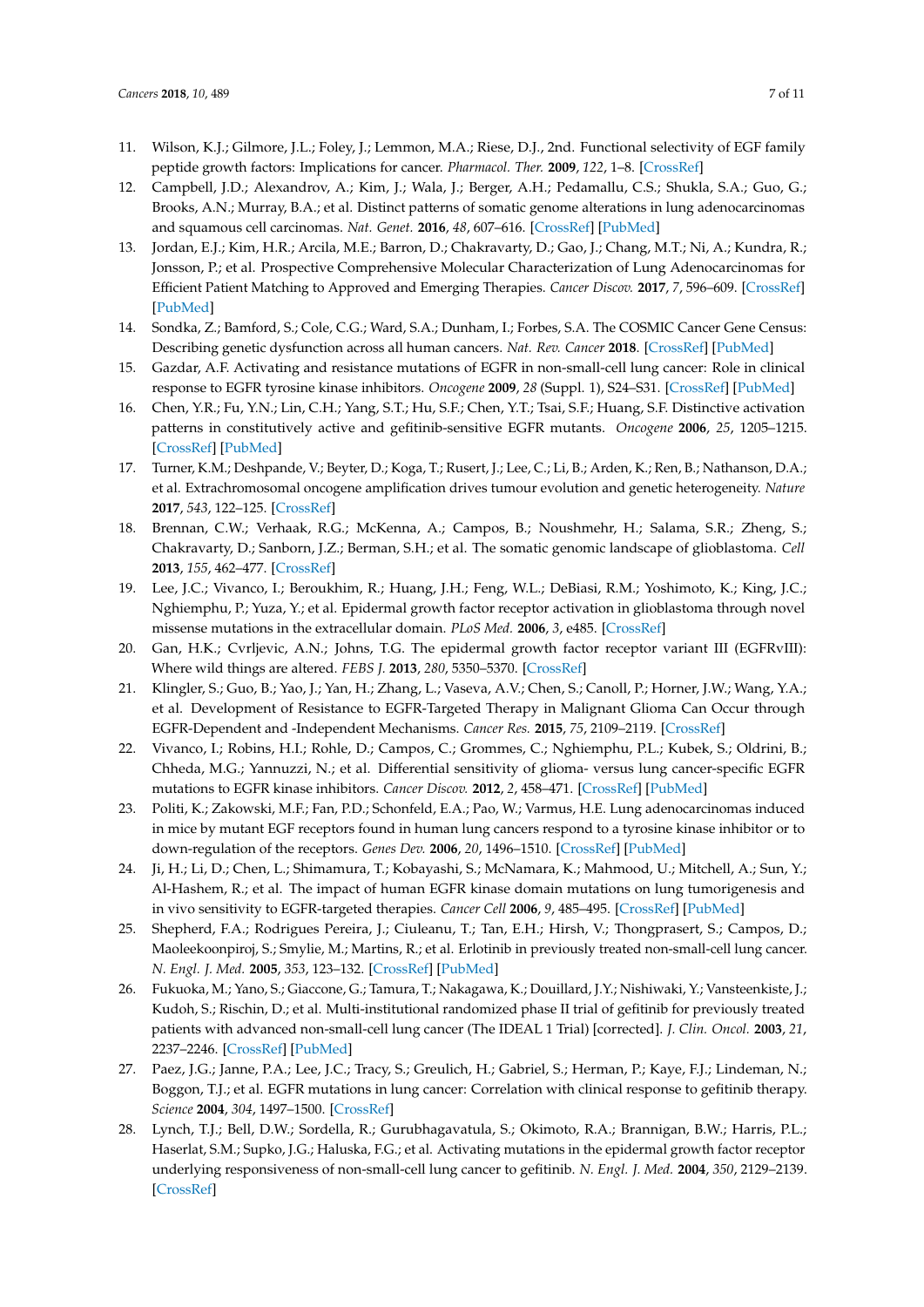- <span id="page-7-0"></span>29. Maemondo, M.; Inoue, A.; Kobayashi, K.; Sugawara, S.; Oizumi, S.; Isobe, H.; Gemma, A.; Harada, M.; Yoshizawa, H.; Kinoshita, I.; et al. Gefitinib or chemotherapy for non-small-cell lung cancer with mutated EGFR. *N. Engl. J. Med.* **2010**, *362*, 2380–2388. [\[CrossRef\]](http://dx.doi.org/10.1056/NEJMoa0909530)
- <span id="page-7-1"></span>30. Mok, T.S.; Wu, Y.L.; Thongprasert, S.; Yang, C.H.; Chu, D.T.; Saijo, N.; Sunpaweravong, P.; Han, B.; Margono, B.; Ichinose, Y.; et al. Gefitinib or carboplatin-paclitaxel in pulmonary adenocarcinoma. *N. Engl. J. Med.* **2009**, *361*, 947–957. [\[CrossRef\]](http://dx.doi.org/10.1056/NEJMoa0810699)
- <span id="page-7-2"></span>31. Uhm, J.H.; Ballman, K.V.; Wu, W.; Giannini, C.; Krauss, J.C.; Buckner, J.C.; James, C.D.; Scheithauer, B.W.; Behrens, R.J.; Flynn, P.J.; et al. Phase II evaluation of gefitinib in patients with newly diagnosed Grade 4 astrocytoma: Mayo/North Central Cancer Treatment Group Study N0074. *Int. J. Radiat. Oncol. Biol. Phys.* **2011**, *80*, 347–353. [\[CrossRef\]](http://dx.doi.org/10.1016/j.ijrobp.2010.01.070)
- <span id="page-7-3"></span>32. Chakravarti, A.; Wang, M.; Robins, H.I.; Lautenschlaeger, T.; Curran, W.J.; Brachman, D.G.; Schultz, C.J.; Choucair, A.; Dolled-Filhart, M.; Christiansen, J.; et al. RTOG 0211: A phase 1/2 study of radiation therapy with concurrent gefitinib for newly diagnosed glioblastoma patients. *Int. J. Radiat. Oncol. Biol. Phys.* **2013**, *85*, 1206–1211. [\[CrossRef\]](http://dx.doi.org/10.1016/j.ijrobp.2012.10.008)
- <span id="page-7-4"></span>33. Raizer, J.J.; Abrey, L.E.; Lassman, A.B.; Chang, S.M.; Lamborn, K.R.; Kuhn, J.G.; Yung, W.K.; Gilbert, M.R.; Aldape, K.A.; Wen, P.Y.; et al. A phase II trial of erlotinib in patients with recurrent malignant gliomas and nonprogressive glioblastoma multiforme postradiation therapy. *Neuro. Oncol.* **2010**, *12*, 95–103. [\[CrossRef\]](http://dx.doi.org/10.1093/neuonc/nop015)
- <span id="page-7-5"></span>34. van den Bent, M.J.; Brandes, A.A.; Rampling, R.; Kouwenhoven, M.C.; Kros, J.M.; Carpentier, A.F.; Clement, P.M.; Frenay, M.; Campone, M.; Baurain, J.F.; et al. Randomized phase II trial of erlotinib versus temozolomide or carmustine in recurrent glioblastoma: EORTC brain tumor group study 26034. *J. Clin. Oncol.* **2009**, *27*, 1268–1274. [\[CrossRef\]](http://dx.doi.org/10.1200/JCO.2008.17.5984) [\[PubMed\]](http://www.ncbi.nlm.nih.gov/pubmed/19204207)
- <span id="page-7-6"></span>35. Brown, P.D.; Krishnan, S.; Sarkaria, J.N.; Wu, W.; Jaeckle, K.A.; Uhm, J.H.; Geoffroy, F.J.; Arusell, R.; Kitange, G.; Jenkins, R.B.; et al. Phase I/II trial of erlotinib and temozolomide with radiation therapy in the treatment of newly diagnosed glioblastoma multiforme: North Central Cancer Treatment Group Study N0177. *J. Clin. Oncol.* **2008**, *26*, 5603–5609. [\[CrossRef\]](http://dx.doi.org/10.1200/JCO.2008.18.0612) [\[PubMed\]](http://www.ncbi.nlm.nih.gov/pubmed/18955445)
- <span id="page-7-7"></span>36. Sathornsumetee, S.; Desjardins, A.; Vredenburgh, J.J.; McLendon, R.E.; Marcello, J.; Herndon, J.E.; Mathe, A.; Hamilton, M.; Rich, J.N.; Norfleet, J.A.; et al. Phase II trial of bevacizumab and erlotinib in patients with recurrent malignant glioma. *Neuro. Oncol.* **2010**, *12*, 1300–1310. [\[CrossRef\]](http://dx.doi.org/10.1093/neuonc/noq099) [\[PubMed\]](http://www.ncbi.nlm.nih.gov/pubmed/20716591)
- <span id="page-7-8"></span>37. Peereboom, D.M.; Ahluwalia, M.S.; Ye, X.; Supko, J.G.; Hilderbrand, S.L.; Phuphanich, S.; Nabors, L.B.; Rosenfeld, M.R.; Mikkelsen, T.; Grossman, S.A.; et al. NABTT 0502: A phase II and pharmacokinetic study of erlotinib and sorafenib for patients with progressive or recurrent glioblastoma multiforme. *Neuro. Oncol.* **2013**, *15*, 490–496. [\[CrossRef\]](http://dx.doi.org/10.1093/neuonc/nos322)
- <span id="page-7-9"></span>38. Clarke, J.L.; Molinaro, A.M.; Phillips, J.J.; Butowski, N.A.; Chang, S.M.; Perry, A.; Costello, J.F.; DeSilva, A.A.; Rabbitt, J.E.; Prados, M.D. A single-institution phase II trial of radiation, temozolomide, erlotinib, and bevacizumab for initial treatment of glioblastoma. *Neuro. Oncol.* **2014**, *16*, 984–990. [\[CrossRef\]](http://dx.doi.org/10.1093/neuonc/nou029)
- <span id="page-7-10"></span>39. Prados, M.D.; Chang, S.M.; Butowski, N.; DeBoer, R.; Parvataneni, R.; Carliner, H.; Kabuubi, P.; Ayers-Ringler, J.; Rabbitt, J.; Page, M.; et al. Phase II study of erlotinib plus temozolomide during and after radiation therapy in patients with newly diagnosed glioblastoma multiforme or gliosarcoma. *J. Clin. Oncol.* **2009**, *27*, 579–584. [\[CrossRef\]](http://dx.doi.org/10.1200/JCO.2008.18.9639)
- <span id="page-7-11"></span>40. Mellinghoff, I.K.; Wang, M.Y.; Vivanco, I.; Haas-Kogan, D.A.; Zhu, S.; Dia, E.Q.; Lu, K.V.; Yoshimoto, K.; Huang, J.H.; Chute, D.J.; et al. Molecular determinants of the response of glioblastomas to EGFR kinase inhibitors. *N. Engl. J. Med.* **2005**, *353*, 2012–2024. [\[CrossRef\]](http://dx.doi.org/10.1056/NEJMoa051918)
- <span id="page-7-12"></span>41. Reardon, D.A.; Desjardins, A.; Vredenburgh, J.J.; Gururangan, S.; Friedman, A.H.; Herndon, J.E., 2nd; Marcello, J.; Norfleet, J.A.; McLendon, R.E.; Sampson, J.H.; et al. Phase 2 trial of erlotinib plus sirolimus in adults with recurrent glioblastoma. *J. Neurooncol.* **2010**, *96*, 219–230. [\[CrossRef\]](http://dx.doi.org/10.1007/s11060-009-9950-0)
- <span id="page-7-13"></span>42. Wen, P.Y.; Chang, S.M.; Lamborn, K.R.; Kuhn, J.G.; Norden, A.D.; Cloughesy, T.F.; Robins, H.I.; Lieberman, F.S.; Gilbert, M.R.; Mehta, M.P.; et al. Phase I/II study of erlotinib and temsirolimus for patients with recurrent malignant gliomas: North American Brain Tumor Consortium trial 04-02. *Neuro. Oncol.* **2014**, *16*, 567–578. [\[CrossRef\]](http://dx.doi.org/10.1093/neuonc/not247) [\[PubMed\]](http://www.ncbi.nlm.nih.gov/pubmed/24470557)
- <span id="page-7-14"></span>43. Hegi, M.E.; Diserens, A.C.; Bady, P.; Kamoshima, Y.; Kouwenhoven, M.C.; Delorenzi, M.; Lambiv, W.L.; Hamou, M.F.; Matter, M.S.; Koch, A.; et al. Pathway analysis of glioblastoma tissue after preoperative treatment with the EGFR tyrosine kinase inhibitor gefitinib–a phase II trial. *Mol. Cancer Ther.* **2011**, *10*, 1102–1112. [\[CrossRef\]](http://dx.doi.org/10.1158/1535-7163.MCT-11-0048) [\[PubMed\]](http://www.ncbi.nlm.nih.gov/pubmed/21471286)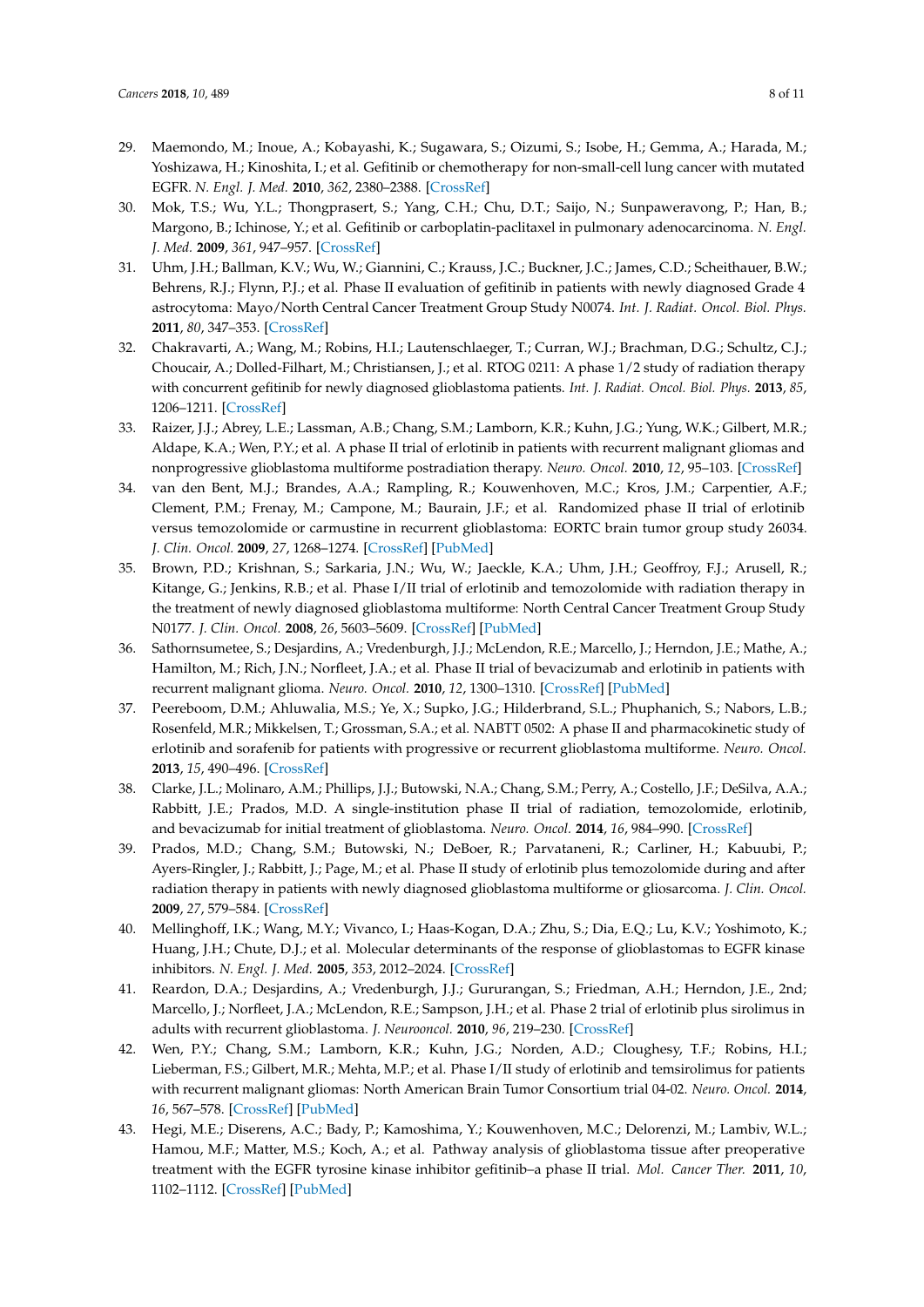- <span id="page-8-0"></span>44. Brown, N.; McBain, C.; Nash, S.; Hopkins, K.; Sanghera, P.; Saran, F.; Phillips, M.; Dungey, F.; Clifton-Hadley, L.; Wanek, K.; et al. Multi-Center Randomized Phase II Study Comparing Cediranib plus Gefitinib with Cediranib plus Placebo in Subjects with Recurrent/Progressive Glioblastoma. *PLoS ONE* **2016**, *11*, e0156369. [\[CrossRef\]](http://dx.doi.org/10.1371/journal.pone.0156369) [\[PubMed\]](http://www.ncbi.nlm.nih.gov/pubmed/27232884)
- <span id="page-8-1"></span>45. Rich, J.N.; Reardon, D.A.; Peery, T.; Dowell, J.M.; Quinn, J.A.; Penne, K.L.; Wikstrand, C.J.; Van Duyn, L.B.; Dancey, J.E.; McLendon, R.E.; et al. Phase II trial of gefitinib in recurrent glioblastoma. *J. Clin. Oncol.* **2004**, *22*, 133–142. [\[CrossRef\]](http://dx.doi.org/10.1200/JCO.2004.08.110) [\[PubMed\]](http://www.ncbi.nlm.nih.gov/pubmed/14638850)
- <span id="page-8-2"></span>46. Thiessen, B.; Stewart, C.; Tsao, M.; Kamel-Reid, S.; Schaiquevich, P.; Mason, W.; Easaw, J.; Belanger, K.; Forsyth, P.; McIntosh, L.; et al. A phase I/II trial of GW572016 (lapatinib) in recurrent glioblastoma multiforme: Clinical outcomes, pharmacokinetics and molecular correlation. *Cancer Chemother. Pharmacol.* **2010**, *65*, 353–361. [\[CrossRef\]](http://dx.doi.org/10.1007/s00280-009-1041-6) [\[PubMed\]](http://www.ncbi.nlm.nih.gov/pubmed/19499221)
- <span id="page-8-3"></span>47. Reardon, D.A.; Nabors, L.B.; Mason, W.P.; Perry, J.R.; Shapiro, W.; Kavan, P.; Mathieu, D.; Phuphanich, S.; Cseh, A.; Fu, Y.; et al. Phase I/randomized phase II study of afatinib, an irreversible ErbB family blocker, with or without protracted temozolomide in adults with recurrent glioblastoma. *Neuro. Oncol.* **2015**, *17*, 430–439. [\[CrossRef\]](http://dx.doi.org/10.1093/neuonc/nou160)
- <span id="page-8-4"></span>48. Sepulveda-Sanchez, J.M.; Vaz, M.A.; Balana, C.; Gil-Gil, M.; Reynes, G.; Gallego, O.; Martinez-Garcia, M.; Vicente, E.; Quindos, M.; Luque, R.; et al. Phase II trial of dacomitinib, a pan-human EGFR tyrosine kinase inhibitor, in recurrent glioblastoma patients with EGFR amplification. *Neuro. Oncol.* **2017**, *19*, 1522–1531. [\[CrossRef\]](http://dx.doi.org/10.1093/neuonc/nox105) [\[PubMed\]](http://www.ncbi.nlm.nih.gov/pubmed/28575464)
- <span id="page-8-5"></span>49. Kreisl, T.N.; Smith, P.; Sul, J.; Salgado, C.; Iwamoto, F.M.; Shih, J.H.; Fine, H.A. Continuous daily sunitinib for recurrent glioblastoma. *J. Neurooncol.* **2013**, *111*, 41–48. [\[CrossRef\]](http://dx.doi.org/10.1007/s11060-012-0988-z)
- <span id="page-8-6"></span>50. Reardon, D.A.; Quinn, J.A.; Vredenburgh, J.J.; Gururangan, S.; Friedman, A.H.; Desjardins, A.; Sathornsumetee, S.; Herndon, J.E., 2nd; Dowell, J.M.; McLendon, R.E.; et al. Phase 1 trial of gefitinib plus sirolimus in adults with recurrent malignant glioma. *Clin. Cancer Res.* **2006**, *12*, 860–868. [\[CrossRef\]](http://dx.doi.org/10.1158/1078-0432.CCR-05-2215)
- <span id="page-8-7"></span>51. Franceschi, E.; Cavallo, G.; Lonardi, S.; Magrini, E.; Tosoni, A.; Grosso, D.; Scopece, L.; Blatt, V.; Urbini, B.; Pession, A.; et al. Gefitinib in patients with progressive high-grade gliomas: A multicentre phase II study by Gruppo Italiano Cooperativo di Neuro-Oncologia (GICNO). *Br. J. Cancer* **2007**, *96*, 1047–1051. [\[CrossRef\]](http://dx.doi.org/10.1038/sj.bjc.6603669)
- <span id="page-8-8"></span>52. Yung, W.K.; Vredenburgh, J.J.; Cloughesy, T.F.; Nghiemphu, P.; Klencke, B.; Gilbert, M.R.; Reardon, D.A.; Prados, M.D. Safety and efficacy of erlotinib in first-relapse glioblastoma: A phase II open-label study. *Neuro. Oncol.* **2010**, *12*, 1061–1070. [\[CrossRef\]](http://dx.doi.org/10.1093/neuonc/noq072)
- <span id="page-8-9"></span>53. Stommel, J.M.; Kimmelman, A.C.; Ying, H.; Nabioullin, R.; Ponugoti, A.H.; Wiedemeyer, R.; Stegh, A.H.; Bradner, J.E.; Ligon, K.L.; Brennan, C.; et al. Coactivation of receptor tyrosine kinases affects the response of tumor cells to targeted therapies. *Science* **2007**, *318*, 287–290. [\[CrossRef\]](http://dx.doi.org/10.1126/science.1142946) [\[PubMed\]](http://www.ncbi.nlm.nih.gov/pubmed/17872411)
- <span id="page-8-10"></span>54. Prahallad, A.; Sun, C.; Huang, S.; Di Nicolantonio, F.; Salazar, R.; Zecchin, D.; Beijersbergen, R.L.; Bardelli, A.; Bernards, R. Unresponsiveness of colon cancer to BRAF(V600E) inhibition through feedback activation of EGFR. *Nature* **2012**, *483*, 100–103. [\[CrossRef\]](http://dx.doi.org/10.1038/nature10868)
- <span id="page-8-11"></span>55. Del Vecchio, C.A.; Giacomini, C.P.; Vogel, H.; Jensen, K.C.; Florio, T.; Merlo, A.; Pollack, J.R.; Wong, A.J. EGFRvIII gene rearrangement is an early event in glioblastoma tumorigenesis and expression defines a hierarchy modulated by epigenetic mechanisms. *Oncogene* **2013**, *32*, 2670–2681. [\[CrossRef\]](http://dx.doi.org/10.1038/onc.2012.280) [\[PubMed\]](http://www.ncbi.nlm.nih.gov/pubmed/22797070)
- 56. van den Bent, M.J.; Gao, Y.; Kerkhof, M.; Kros, J.M.; Gorlia, T.; van Zwieten, K.; Prince, J.; van Duinen, S.; Sillevis Smitt, P.A.; Taphoorn, M.; et al. Changes in the EGFR amplification and EGFRvIII expression between paired primary and recurrent glioblastomas. *Neuro. Oncol.* **2015**, *17*, 935–941. [\[CrossRef\]](http://dx.doi.org/10.1093/neuonc/nov013) [\[PubMed\]](http://www.ncbi.nlm.nih.gov/pubmed/25691693)
- <span id="page-8-12"></span>57. Nathanson, D.A.; Gini, B.; Mottahedeh, J.; Visnyei, K.; Koga, T.; Gomez, G.; Eskin, A.; Hwang, K.; Wang, J.; Masui, K.; et al. Targeted therapy resistance mediated by dynamic regulation of extrachromosomal mutant EGFR DNA. *Science* **2014**, *343*, 72–76. [\[CrossRef\]](http://dx.doi.org/10.1126/science.1241328) [\[PubMed\]](http://www.ncbi.nlm.nih.gov/pubmed/24310612)
- <span id="page-8-13"></span>58. Antonyak, M.A.; Moscatello, D.K.; Wong, A.J. Constitutive activation of c-Jun N-terminal kinase by a mutant epidermal growth factor receptor. *J. Biol. Chem.* **1998**, *273*, 2817–2822. [\[CrossRef\]](http://dx.doi.org/10.1074/jbc.273.5.2817) [\[PubMed\]](http://www.ncbi.nlm.nih.gov/pubmed/9446590)
- 59. Chu, C.T.; Everiss, K.D.; Wikstrand, C.J.; Batra, S.K.; Kung, H.J.; Bigner, D.D. Receptor dimerization is not a factor in the signalling activity of a transforming variant epidermal growth factor receptor (EGFRvIII). *Biochem. J.* **1997**, *324 Pt 3*, 855–861. [\[CrossRef\]](http://dx.doi.org/10.1042/bj3240855) [\[PubMed\]](http://www.ncbi.nlm.nih.gov/pubmed/9210410)
- 60. Chumbalkar, V.; Latha, K.; Hwang, Y.; Maywald, R.; Hawley, L.; Sawaya, R.; Diao, L.; Baggerly, K.; Cavenee, W.K.; Furnari, F.B.; et al. Analysis of phosphotyrosine signaling in glioblastoma identifies STAT5 as a novel downstream target of DeltaEGFR. *J. Proteome Res.* **2011**, *10*, 1343–1352. [\[CrossRef\]](http://dx.doi.org/10.1021/pr101075e)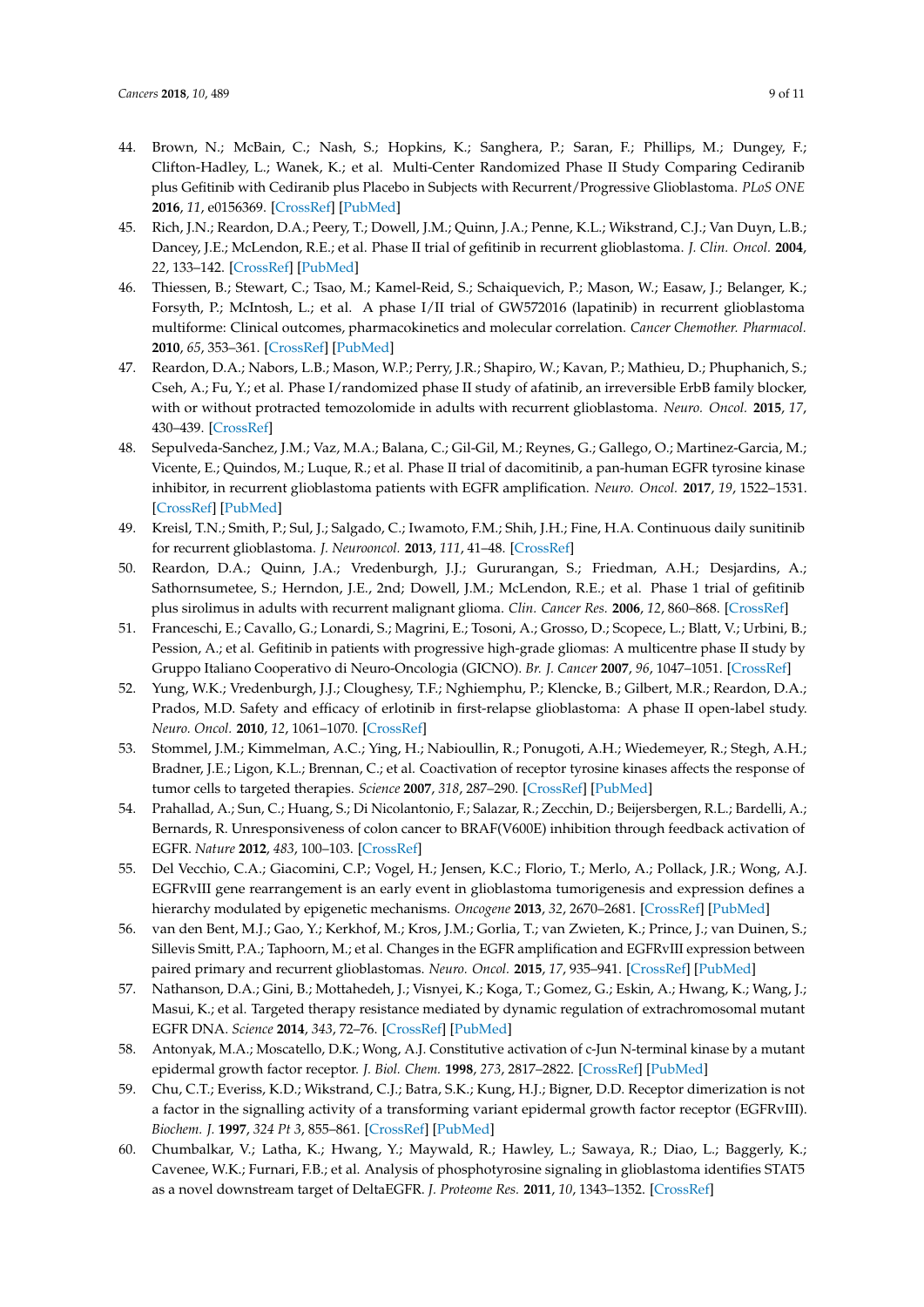- 61. Latha, K.; Li, M.; Chumbalkar, V.; Gururaj, A.; Hwang, Y.; Dakeng, S.; Sawaya, R.; Aldape, K.; Cavenee, W.K.; Bogler, O.; et al. Nuclear EGFRvIII-STAT5b complex contributes to glioblastoma cell survival by direct activation of the Bcl-XL promoter. *Int. J. Cancer* **2012**. [\[CrossRef\]](http://dx.doi.org/10.1002/ijc.27690)
- <span id="page-9-0"></span>62. Pedersen, M.W.; Pedersen, N.; Damstrup, L.; Villingshoj, M.; Sonder, S.U.; Rieneck, K.; Bovin, L.F.; Spang-Thomsen, M.; Poulsen, H.S. Analysis of the epidermal growth factor receptor specific transcriptome: Effect of receptor expression level and an activating mutation. *J. Cell. Biochem.* **2005**, *96*, 412–427. [\[CrossRef\]](http://dx.doi.org/10.1002/jcb.20554) [\[PubMed\]](http://www.ncbi.nlm.nih.gov/pubmed/16075456)
- <span id="page-9-1"></span>63. Erdem-Eraslan, L.; Gao, Y.; Kloosterhof, N.K.; Atlasi, Y.; Demmers, J.; Sacchetti, A.; Kros, J.M.; Sillevis Smitt, P.; Aerts, J.; French, P.J. Mutation specific functions of EGFR result in a mutation-specific downstream pathway activation. *Eur. J. Cancer* **2015**, *51*, 893–903. [\[CrossRef\]](http://dx.doi.org/10.1016/j.ejca.2015.02.006)
- <span id="page-9-2"></span>64. Lin, S.Y.; Makino, K.; Xia, W.; Matin, A.; Wen, Y.; Kwong, K.Y.; Bourguignon, L.; Hung, M.C. Nuclear localization of EGF receptor and its potential new role as a transcription factor. *Nat. Cell. Biol.* **2001**, *3*, 802–808. [\[CrossRef\]](http://dx.doi.org/10.1038/ncb0901-802) [\[PubMed\]](http://www.ncbi.nlm.nih.gov/pubmed/11533659)
- <span id="page-9-3"></span>65. Mikula, M.; Skrzypczak, M.; Goryca, K.; Paczkowska, K.; Ledwon, J.K.; Statkiewicz, M.; Kulecka, M.; Grzelak, M.; Dabrowska, M.; Kuklinska, U.; et al. Genome-wide co-localization of active EGFR and downstream ERK pathway kinases mirrors mitogen-inducible RNA polymerase 2 genomic occupancy. *Nucleic. Acids Res.* **2016**, *44*, 10150–10164. [\[CrossRef\]](http://dx.doi.org/10.1093/nar/gkw763) [\[PubMed\]](http://www.ncbi.nlm.nih.gov/pubmed/27587583)
- <span id="page-9-4"></span>66. Liccardi, G.; Hartley, J.A.; Hochhauser, D. EGFR nuclear translocation modulates DNA repair following cisplatin and ionizing radiation treatment. *Cancer Res.* **2011**, *71*, 1103–1114. [\[CrossRef\]](http://dx.doi.org/10.1158/0008-5472.CAN-10-2384) [\[PubMed\]](http://www.ncbi.nlm.nih.gov/pubmed/21266349)
- 67. Lo, H.W.; Hsu, S.C.; Ali-Seyed, M.; Gunduz, M.; Xia, W.; Wei, Y.; Bartholomeusz, G.; Shih, J.Y.; Hung, M.C. Nuclear interaction of EGFR and STAT3 in the activation of the iNOS/NO pathway. *Cancer Cell.* **2005**, *7*, 575–589. [\[CrossRef\]](http://dx.doi.org/10.1016/j.ccr.2005.05.007) [\[PubMed\]](http://www.ncbi.nlm.nih.gov/pubmed/15950906)
- <span id="page-9-5"></span>68. Marti, U.; Ruchti, C.; Kampf, J.; Thomas, G.A.; Williams, E.D.; Peter, H.J.; Gerber, H.; Burgi, U. Nuclear localization of epidermal growth factor and epidermal growth factor receptors in human thyroid tissues. *Thyroid* **2001**, *11*, 137–145. [\[CrossRef\]](http://dx.doi.org/10.1089/105072501300042785) [\[PubMed\]](http://www.ncbi.nlm.nih.gov/pubmed/11288982)
- <span id="page-9-6"></span>69. Gururaj, A.E.; Gibson, L.; Panchabhai, S.; Bai, M.; Manyam, G.; Lu, Y.; Latha, K.; Rojas, M.L.; Hwang, Y.; Liang, S.; et al. Access to the nucleus and functional association with c-Myc is required for the full oncogenic potential of DeltaEGFR/EGFRvIII. *J. Biol. Chem.* **2013**, *288*, 3428–3438. [\[CrossRef\]](http://dx.doi.org/10.1074/jbc.M112.399352) [\[PubMed\]](http://www.ncbi.nlm.nih.gov/pubmed/23250739)
- <span id="page-9-7"></span>70. Bollig-Fischer, A.; Chen, W.; Gadgeel, S.M.; Wenzlaff, A.S.; Cote, M.L.; Schwartz, A.G.; Bepler, G. Racial diversity of actionable mutations in non-small cell lung cancer. *J. Thorac. Oncol.* **2015**, *10*, 250–255. [\[CrossRef\]](http://dx.doi.org/10.1097/JTO.0000000000000420)
- 71. Seo, J.S.; Ju, Y.S.; Lee, W.C.; Shin, J.Y.; Lee, J.K.; Bleazard, T.; Lee, J.; Jung, Y.J.; Kim, J.O.; Shin, J.Y.; et al. The transcriptional landscape and mutational profile of lung adenocarcinoma. *Genome Res.* **2012**, *22*, 2109–2119. [\[CrossRef\]](http://dx.doi.org/10.1101/gr.145144.112)
- <span id="page-9-8"></span>72. Zehir, A.; Benayed, R.; Shah, R.H.; Syed, A.; Middha, S.; Kim, H.R.; Srinivasan, P.; Gao, J.; Chakravarty, D.; Devlin, S.M.; et al. Mutational landscape of metastatic cancer revealed from prospective clinical sequencing of 10,000 patients. *Nat. Med.* **2017**, *23*, 703–713. [\[CrossRef\]](http://dx.doi.org/10.1038/nm.4333) [\[PubMed\]](http://www.ncbi.nlm.nih.gov/pubmed/28481359)
- <span id="page-9-9"></span>73. Iyevleva, A.G.; Novik, A.V.; Moiseyenko, V.M.; Imyanitov, E.N. EGFR mutation in kidney carcinoma confers sensitivity to gefitinib treatment: A case report. *Urol. Oncol.* **2009**, *27*, 548–550. [\[CrossRef\]](http://dx.doi.org/10.1016/j.urolonc.2008.03.022) [\[PubMed\]](http://www.ncbi.nlm.nih.gov/pubmed/18625569)
- 74. Masago, K.; Asato, R.; Fujita, S.; Hirano, S.; Tamura, Y.; Kanda, T.; Mio, T.; Katakami, N.; Mishima, M.; Ito, J. Epidermal growth factor receptor gene mutations in papillary thyroid carcinoma. *Int. J. Cancer* **2009**, *124*, 2744–2749. [\[CrossRef\]](http://dx.doi.org/10.1002/ijc.24250) [\[PubMed\]](http://www.ncbi.nlm.nih.gov/pubmed/19253367)
- <span id="page-9-10"></span>75. Ali, S.M.; Alpaugh, R.K.; Buell, J.K.; Stephens, P.J.; Yu, J.Q.; Wu, H.; Hiemstra, C.N.; Miller, V.A.; Lipson, D.; Palmer, G.A.; et al. Antitumor response of an ERBB2 amplified inflammatory breast carcinoma with EGFR mutation to the EGFR-TKI erlotinib. *Clin. Breast Cancer* **2014**, *14*, e14–e16. [\[CrossRef\]](http://dx.doi.org/10.1016/j.clbc.2013.09.010) [\[PubMed\]](http://www.ncbi.nlm.nih.gov/pubmed/24201163)
- <span id="page-9-11"></span>76. Voss, J.S.; Holtegaard, L.M.; Kerr, S.E.; Fritcher, E.G.; Roberts, L.R.; Gores, G.J.; Zhang, J.; Highsmith, W.E.; Halling, K.C.; Kipp, B.R. Molecular profiling of cholangiocarcinoma shows potential for targeted therapy treatment decisions. *Hum. Pathol.* **2013**, *44*, 1216–1222. [\[CrossRef\]](http://dx.doi.org/10.1016/j.humpath.2012.11.006)
- <span id="page-9-12"></span>77. Agatsuma, N.; Yasuda, Y.; Ozasa, H. Malignant Pleural Mesothelioma Harboring Both G719C and S768I Mutations of EGFR Successfully Treated with Afatinib. *J. Thorac. Oncol.* **2017**, *12*, e141–e143. [\[CrossRef\]](http://dx.doi.org/10.1016/j.jtho.2017.04.028)
- <span id="page-9-13"></span>78. Chi, A.S.; Batchelor, T.T.; Dias-Santagata, D.; Borger, D.; Stiles, C.D.; Wang, D.L.; Curry, W.T.; Wen, P.Y.; Ligon, K.L.; Ellisen, L.; et al. Prospective, high-throughput molecular profiling of human gliomas. *J. Neurooncol.* **2012**, *110*, 89–98. [\[CrossRef\]](http://dx.doi.org/10.1007/s11060-012-0938-9) [\[PubMed\]](http://www.ncbi.nlm.nih.gov/pubmed/22821383)